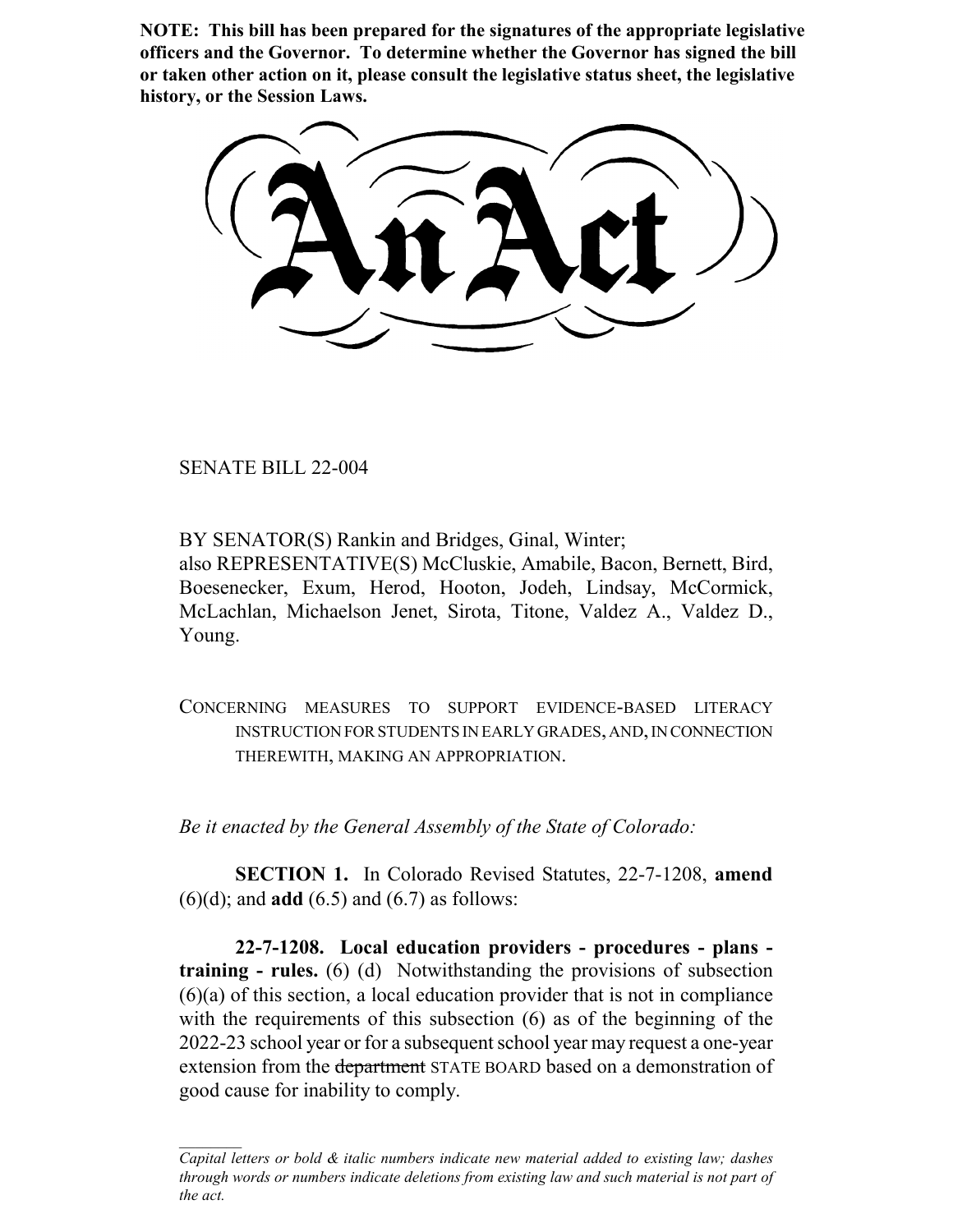(6.5) (a) BY THE BEGINNING OF THE 2024-25 SCHOOL YEAR AND CONTINUING FOR EACH SCHOOL YEAR THEREAFTER, EACH LOCAL EDUCATION PROVIDER THAT RECEIVES PER-PUPIL INTERVENTION MONEY OR A GRANT THROUGH THE EARLY LITERACY GRANT PROGRAM IN ANY BUDGET YEAR STARTING WITH THE 2023-24 BUDGET YEAR SHALL ENSURE THAT EACH PRINCIPAL IN A SCHOOL THAT SERVES KINDERGARTEN OR ANY OF GRADES ONE THROUGH THREE AND EACH ADMINISTRATOR WITH RESPONSIBILITY THAT PERTAINS TO PROGRAMS IN KINDERGARTEN OR ANY OF GRADES ONE THROUGH THREE SUCCESSFULLY COMPLETES OR HAS SUCCESSFULLY COMPLETED EVIDENCE-BASED TRAINING DESIGNED FOR SCHOOL ADMINISTRATORS IN THE SCIENCE OF READING. THE EVIDENCE-BASED TRAINING IN THE SCIENCE OF READING MUST INCLUDE THE CONCEPTS OF PHONEMIC AWARENESS, PHONICS, VOCABULARY DEVELOPMENT, READING FLUENCY, INCLUDING ORAL SKILLS, AND READING COMPREHENSION TO ASSIST PRINCIPALS IN COACHING AND EVALUATING TEACHERS.THE TRAINING MUST ALSO INCLUDE TOPICS RELATED TO IMPLEMENTING SCHOOLWIDE SCIENTIFICALLY BASED AND EVIDENCE-BASED READING PROGRAMMING.TO COMPLY WITH THIS SUBSECTION  $(6.5)(a)$ , A LOCAL EDUCATION PROVIDER SHALL SUBMIT EVIDENCE THAT EACH PRINCIPAL AND ADMINISTRATOR DESCRIBED IN THIS SUBSECTION  $(6.5)(a)$  has successfully completed EVIDENCE-BASED TRAINING IN THE SCIENCE OF READING THAT IS:

(I) INCLUDED AS A COURSE IN AN APPROVED PROGRAM OF PREPARATION, AS DEFINED IN SECTION 22-60.5-102 (8) FOR PRINCIPALS OR ADMINISTRATORS, OR AN INDIVIDUALIZED ALTERNATIVE PRINCIPAL PROGRAM, OR OTHER ALTERNATIVE PRINCIPAL PROGRAM, APPROVED PURSUANT TO SECTION 22-60.5-305.5;

(II) INCLUDED AS A COURSE IN A POST-GRADUATE DEGREE PROGRAM IN TEACHING READING OR LITERACY;

(III) PROVIDED BY THE DEPARTMENT OR INCLUDED ON THE ADVISORY LIST OF RIGOROUS PROFESSIONAL DEVELOPMENT PROGRAMS PROVIDED BY THE DEPARTMENT PURSUANT TO SECTION 22-7-1209 (2)(c); OR

(IV) PROVIDED BY A LOCAL EDUCATION PROVIDER OR IS APPROPRIATE FOR LICENSE RENEWAL PURSUANT TO SECTION 22-60.5-110 (3).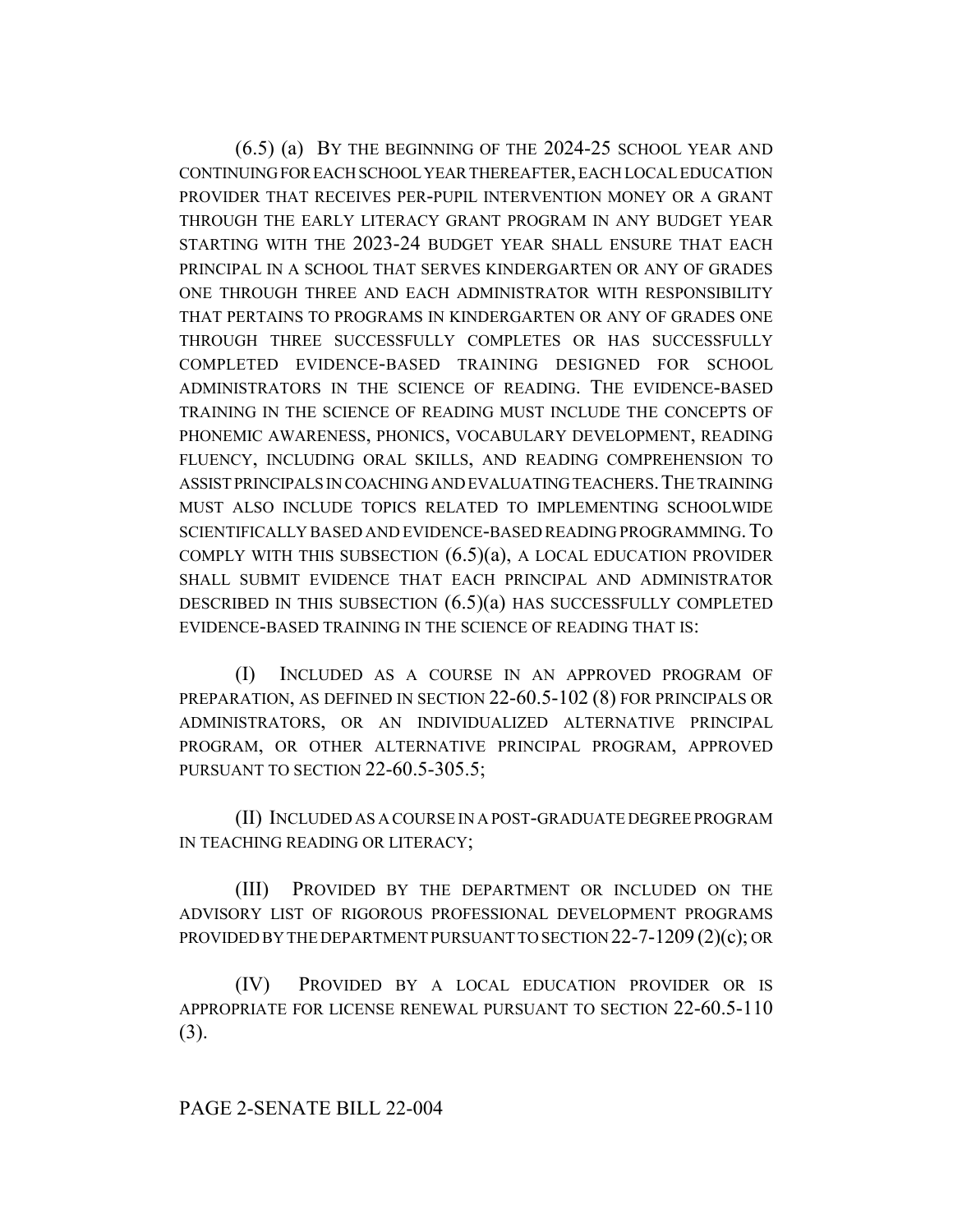(b) THE DEPARTMENT SHALL PROVIDE, AT NO COST, TRAINING FOR ELEMENTARY SCHOOL ADMINISTRATORS TO MEET THE REQUIREMENTS SPECIFIED IN SUBSECTION  $(6.5)(a)$  OF THIS SECTION. THE DEPARTMENT MAY PROVIDE THE TRAINING IN-PERSON OR ONLINE.

(c) NOTWITHSTANDING SUBSECTION  $(6.5)(a)$  OF THIS SECTION, A LOCAL EDUCATION PROVIDER THAT IS NOT IN COMPLIANCE WITH THE REQUIREMENTS OF THIS SUBSECTION (6.5) AS OF THE BEGINNING OF THE 2024-25 SCHOOL YEAR OR FOR A SUBSEQUENT SCHOOL YEAR MAY REQUEST A ONE-YEAR EXTENSION FROM THE STATE BOARD BASED ON A DEMONSTRATION OF GOOD CAUSE FOR INABILITY TO COMPLY.

(d) THE STATE BOARD MAY ADOPT RULES AS NECESSARY TO SPECIFY THE CONTENT AND MINIMUM NUMBER OF HOURS REQUIRED FOR THE TRAINING DESCRIBED IN SUBSECTION  $(6.5)(a)$  OF THIS SECTION; THE TIME FRAMES AND PROCEDURES FOR COMPLYING WITH THE REQUIREMENTS SPECIFIED IN SUBSECTION (6.5)(a) OF THIS SECTION AND FOR APPLYING FOR AN EXTENSION PURSUANT TO SUBSECTION  $(6.5)(c)$  OF THIS SECTION; AND THE FORM IN WHICH A LOCAL EDUCATION PROVIDER MUST SUBMIT EVIDENCE OF THE COMPLETION OF THE TRAINING REQUIRED IN SUBSECTION  $(6.5)(a)$  OF THIS SECTION.

(6.7) (a) BY THE BEGINNING OF THE 2024-25 SCHOOL YEAR AND CONTINUING FOR EACH SCHOOL YEAR THEREAFTER, EACH LOCAL EDUCATION PROVIDER THAT RECEIVES PER-PUPIL INTERVENTION MONEY OR A GRANT THROUGH THE EARLY LITERACY GRANT PROGRAM IN ANY BUDGET YEAR STARTING WITH THE 2023-24 BUDGET YEAR SHALL ENSURE THAT EACH READING INTERVENTIONIST EMPLOYED TO TEACH STUDENTS IN ANY OF GRADES FOUR THROUGH TWELVE SUCCESSFULLY COMPLETES OR HAS SUCCESSFULLY COMPLETED EVIDENCE-BASED TRAINING IN TEACHING READING AS DESCRIBED FOR TEACHERS IN SUBSECTION (6) OF THIS SECTION. TO COMPLY WITH THIS SUBSECTION (6.7)(a), A LOCAL EDUCATION PROVIDER SHALL SUBMIT EVIDENCE THAT EACH READING INTERVENTIONIST EMPLOYED TO TEACH STUDENTS IN ANY OF GRADES FOUR THROUGH TWELVE HAS PASSED AN END-OF-COURSE ASSESSMENT OF LEARNING AT THE COMPLETION OF THE EVIDENCE-BASED TRAINING.

(b) THE DEPARTMENT SHALL PROVIDE, AT NO COST, TRAINING FOR READING INTERVENTIONISTS TO MEET THE REQUIREMENTS SPECIFIED IN SUBSECTION (6.7)(a) OF THIS SECTION. THE DEPARTMENT MAY PROVIDE THE

## PAGE 3-SENATE BILL 22-004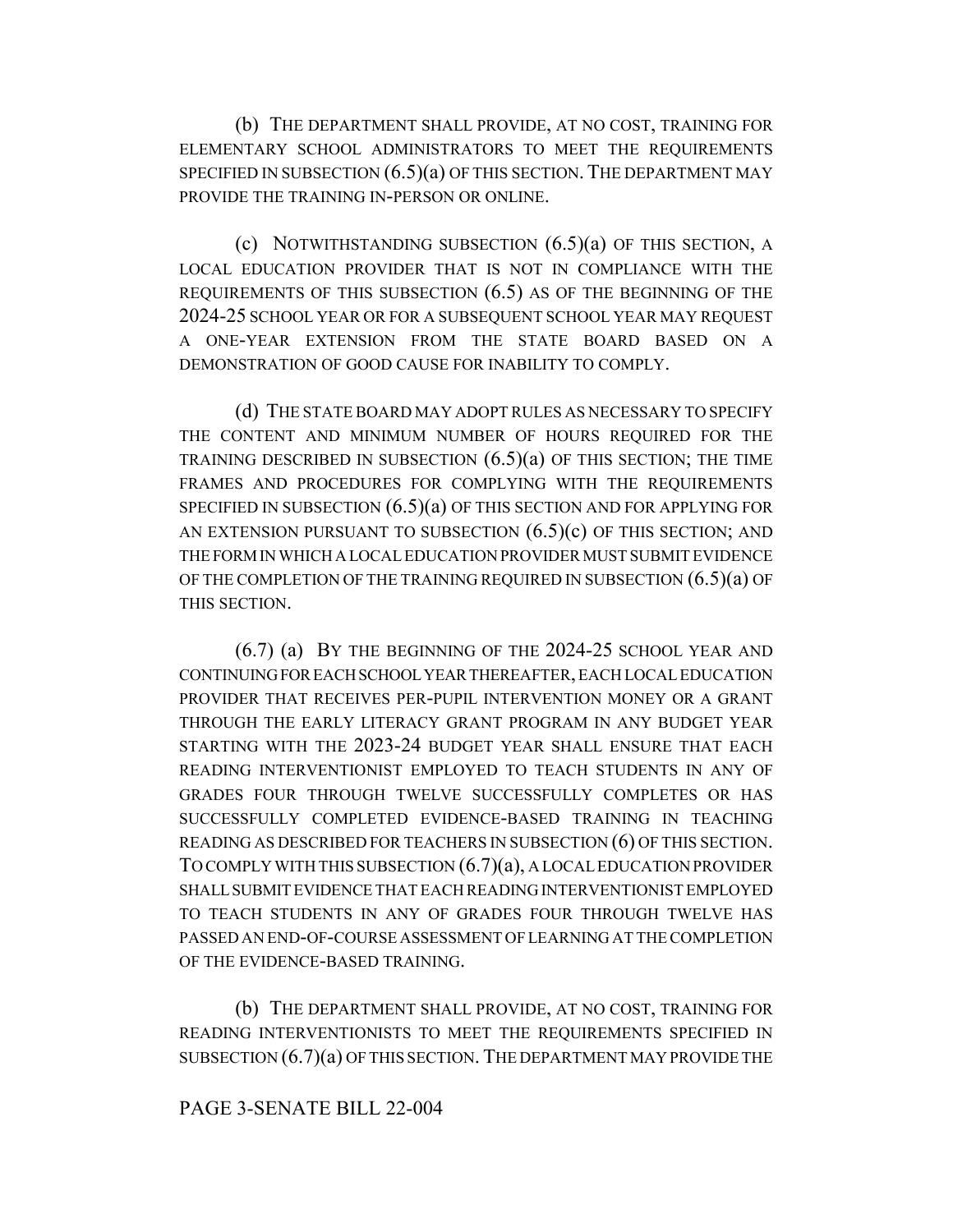TRAINING IN-PERSON OR ONLINE.

(c) NOTWITHSTANDING SUBSECTION (6.7)(a) OF THIS SECTION, A LOCAL EDUCATION PROVIDER THAT IS NOT IN COMPLIANCE WITH THE REQUIREMENTS OF THIS SUBSECTION (6.7) AS OF THE BEGINNING OF THE 2024-25 SCHOOL YEAR OR FOR A SUBSEQUENT SCHOOL YEAR MAY REQUEST A ONE-YEAR EXTENSION FROM THE STATE BOARD BASED ON A DEMONSTRATION OF GOOD CAUSE FOR INABILITY TO COMPLY.

(d) THE STATE BOARD MAY ADOPT RULES AS NECESSARY TO SPECIFY THE CONTENT AND MINIMUM NUMBER OF HOURS REQUIRED FOR TRAINING FOR READING INTERVENTIONISTS REQUIRED IN SUBSECTION  $(6.7)(a)$  OF THIS SECTION; TIME FRAMES AND PROCEDURES FOR COMPLYING WITH THE REQUIREMENTS SPECIFIED IN SUBSECTION  $(6.7)(a)$  OF THIS SECTION AND FOR APPLYING FOR AN EXTENSION PURSUANT TO SUBSECTION  $(6.7)(c)$  OF THIS SECTION; AND THE FORM IN WHICH A LOCAL EDUCATION PROVIDER MUST SUBMIT EVIDENCE OF THE COMPLETION OF AN END-OF-COURSE ASSESSMENT OF LEARNING AS REQUIRED IN SUBSECTION (6.7)(a) OF THIS SECTION.

**SECTION 2.** In Colorado Revised Statutes, 22-7-1209, **amend** (2)(c) introductory portion as follows:

**22-7-1209. State board - rules - department - duties.** (2) (c) Using the procedure developed pursuant to subsection (3) of this section, the department shall create an advisory list of rigorous professional development programs that FOR TEACHERS, READING INTERVENTIONISTS, PRINCIPALS, AND ADMINISTRATORS, WHICH PROGRAMS are related to addressing significant reading deficiencies and to applying intervention instruction and strategies, in addition to programs related to teaching general literacy, that local education providers are encouraged to use. The department shall include on the advisory list professional development programs that are available online. The department shall ensure that each professional development program included on the advisory list is:

**SECTION 3.** In Colorado Revised Statutes, 22-7-1210, **amend**  $(4)(d)(I)(E)$  as follows:

**22-7-1210. Early literacy fund - created.** (4) The money in the fund is subject to annual appropriation by the general assembly to the department. The department shall annually expend the money in the fund

## PAGE 4-SENATE BILL 22-004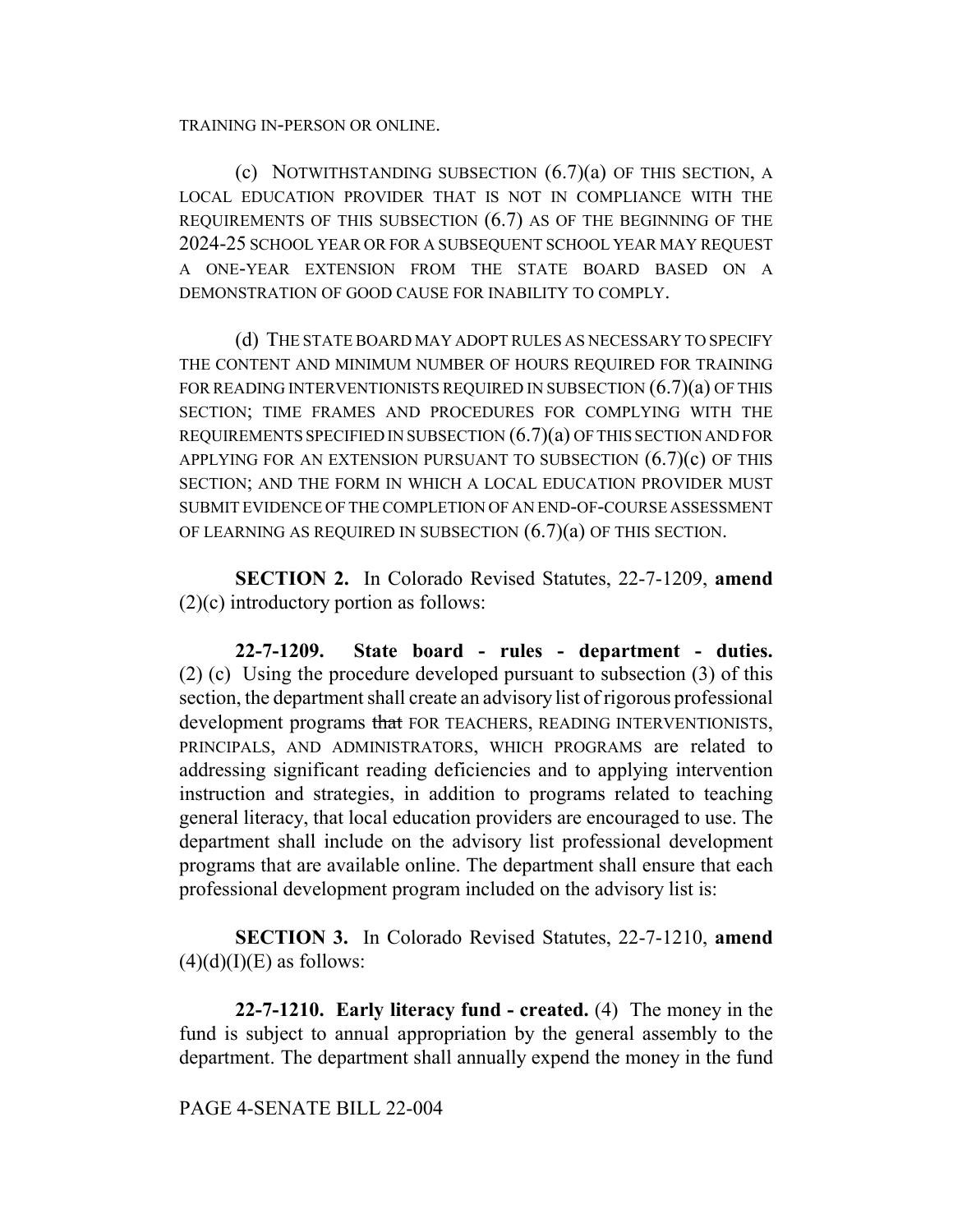as follows:

(d) (I) Beginning in the 2020-21 budget year and for budget years thereafter, the department shall annually expend the money credited to the early literacy fund for the following purposes:

(E) To pay the costs incurred in providing to local education providers technical assistance in implementing this part 12, and training in teaching reading for teachers employed to teach kindergarten and grades one through three AND FOR READING INTERVENTIONISTS EMPLOYED TO TEACH GRADES FOUR THROUGH TWELVE, TRAINING FOR PRINCIPALS AND ADMINISTRATORS PURSUANT TO SECTION 22-7-1208 (6.5), AND TRAINING FOR LIBRARIANS PURSUANT TO SECTION 24-90-121; monitoring the use of money received as per-pupil intervention money or grants through the early literacy grant program; and fulfilling the administrative requirements specified in this part 12.

**SECTION 4.** In Colorado Revised Statutes, 22-7-1210.5, **amend**  $(4)(g)$ ; and **add**  $(3)(b)(II.5)$  as follows:

**22-7-1210.5. Per-pupil intervention money - uses - distribution - monitoring - repeal.** (3) (b) To receive per-pupil intervention money in a budget year, a local education provider must meet the following requirements:

(II.5) FOR THE 2024-25 BUDGET YEAR AND BUDGET YEARS THEREAFTER, THE LOCAL EDUCATION PROVIDER MUST SUBMIT EVIDENCE THAT IT IS IN COMPLIANCE WITH THE PRINCIPAL AND ADMINISTRATOR TRAINING REQUIREMENTS SPECIFIED IN SECTION 22-7-1208 (6.5) AND THE READING INTERVENTIONIST TRAINING REQUIREMENTS SPECIFIED IN SECTION 22-7-1208 (6.7);

(4) A local education provider may use the per-pupil intervention money only as follows:

(g) To provide professional development programming to support educators in teaching reading. Professional development programming authorized in this subsection  $(4)(g)$  may include hiring a reading coach who is trained in teaching the foundational reading skills of phonemic awareness, phonics, vocabulary development, reading fluency, including

PAGE 5-SENATE BILL 22-004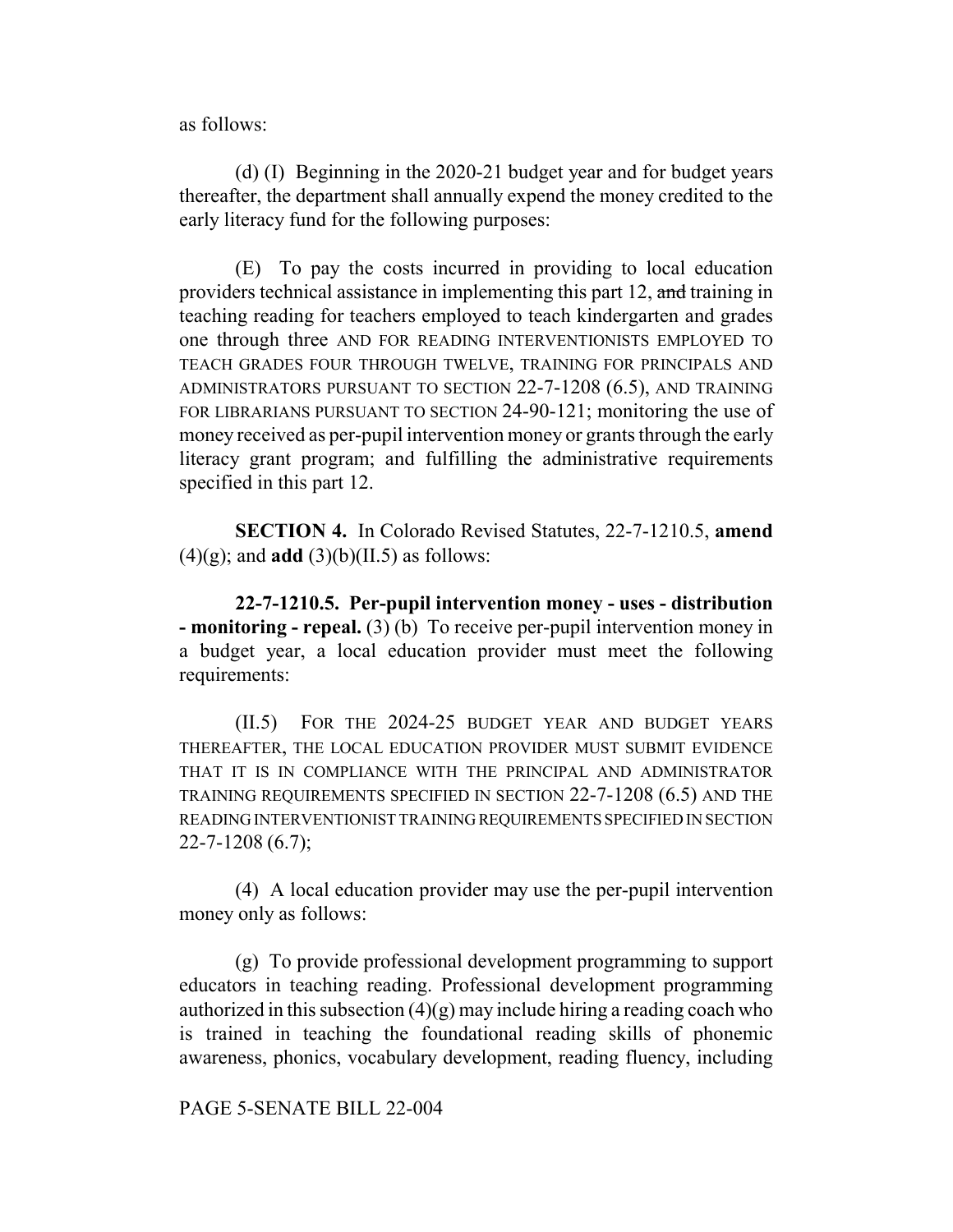oral skills, and reading comprehension to provide job-embedded, ongoing professional development to support kindergarten-through-third-grade teacher competence in teaching phonemic awareness, phonics, vocabulary development, reading fluency, including oral skills, and reading comprehension. A local education provider that has not fully complied with section  $22-7-1208$  (6) SECTION 22-7-1208 (6), (6.5), OR (6.7) is strongly encouraged to use per-pupil intervention money to ensure that all teachers employed by the local education provider to teach kindergarten or any of grades one through three AND ALL READING INTERVENTIONISTS EMPLOYED TO TEACH GRADES FOUR THROUGH TWELVE successfully complete evidence-based training in teaching reading, AND THE PRINCIPALS AND ADMINISTRATORS DESCRIBED IN SECTION 22-7-1208 (6.5)(a) SUCCESSFULLY COMPLETE EVIDENCE-BASED TRAINING IN THE SCIENCE OF READING, before using the money for other authorized purposes.

**SECTION 5.** In Colorado Revised Statutes, **add** 24-90-121 as follows:

**24-90-121. Public libraries - science of reading - training - report - definitions.** (1) AS USED IN THIS SECTION, UNLESS THE CONTEXT OTHERWISE REQUIRES:

(a) "DIRECTOR" MEANS THE DIRECTOR OF A BOARD OF TRUSTEES EMPLOYED BY THE BOARD OF TRUSTEES PURSUANT TO SECTION 24-90-109  $(1)(c)$ .

(b) "EVIDENCE-BASED TRAINING IN THE SCIENCE OF READING" OR "TRAINING" MEANS TRAINING THAT:

(I) IS BASED ON RELIABLE, TRUSTWORTHY, AND VALID EVIDENCE;

(II) INCLUDES EXPLANATION AND INSTRUCTION IN THE AREAS OF PHONEMIC AWARENESS, PHONICS, VOCABULARY DEVELOPMENT, READING FLUENCY, INCLUDING ORAL SKILLS, AND READING COMPREHENSION; AND

(III) IS INCLUDED ON THE ADVISORY LIST OF RIGOROUS PROFESSIONAL DEVELOPMENT PROGRAMS CREATED AND MAINTAINED BY THE DEPARTMENT OF EDUCATION PURSUANT TO SECTION 22-7-1209 (2)(c).

(2) (a) THE DIRECTOR OF EACH PUBLIC LIBRARY IS ENCOURAGED TO

PAGE 6-SENATE BILL 22-004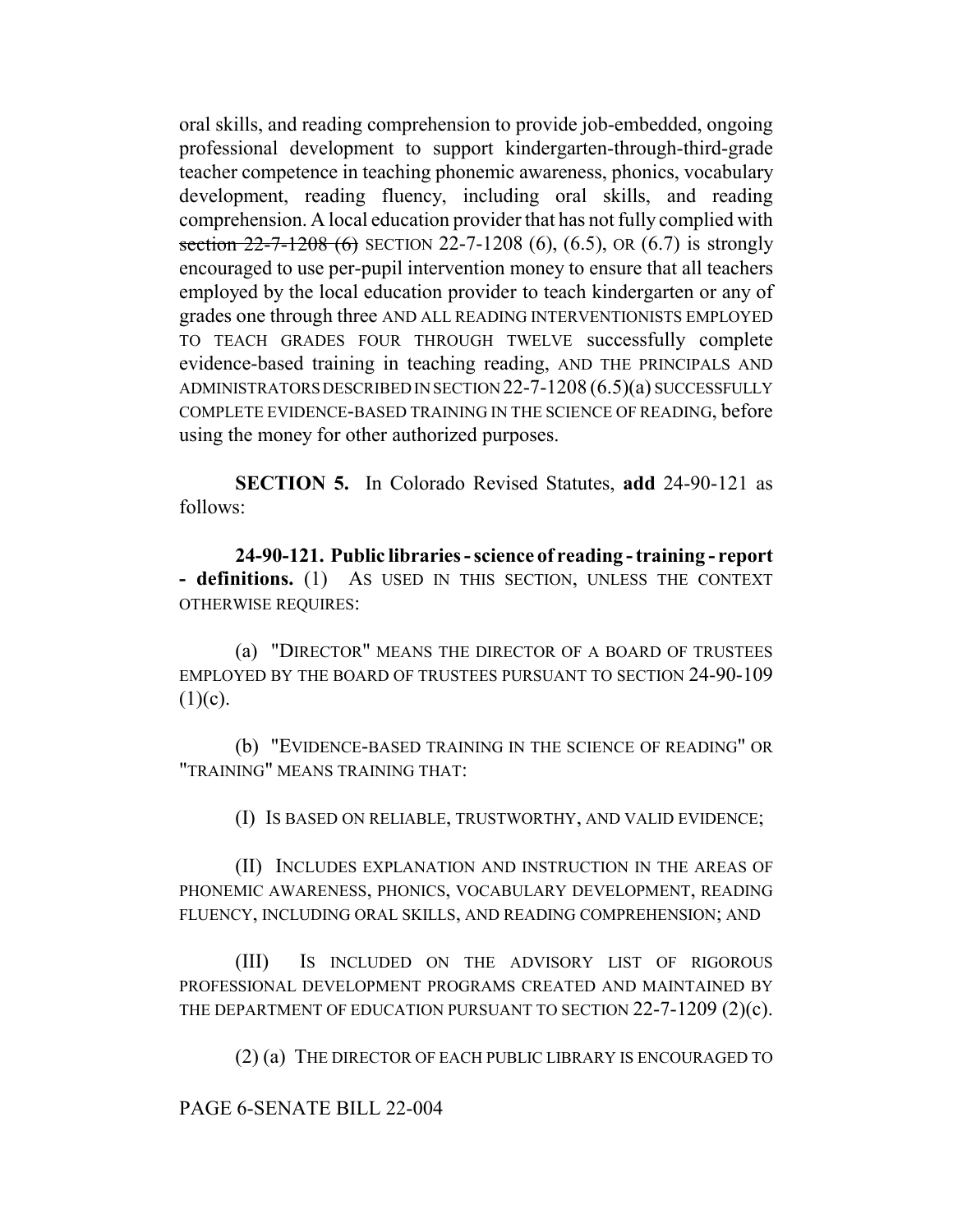WORK WITH THE DEPARTMENT OF EDUCATION TO PROVIDE EVIDENCE-BASED TRAINING IN THE SCIENCE OF READING FOR EACH LIBRARIAN WHO WORKS WITH CHILDREN ENROLLED IN PRESCHOOL, KINDERGARTEN, OR EARLY ELEMENTARY GRADES. IN ADDITION, THE DIRECTOR IS ENCOURAGED TO IDENTIFY AND PROVIDE IN THE LIBRARY MATERIALS AND ACTIVITIES FOR PARENTS AND CHILDREN TO IMPROVE LITERACY, WHICH MATERIALS AND ACTIVITIES ARE APPROPRIATE FOR PRESCHOOL, KINDERGARTEN THROUGH SECOND GRADE, AND THIRD THROUGH SIXTH GRADE AND ARE DESIGNED TO IMPROVE READING COMPETENCY IN THE AREAS OF PHONEMIC AWARENESS; PHONICS; VOCABULARY DEVELOPMENT; READING FLUENCY, INCLUDING ORAL SKILLS; AND READING COMPREHENSION.

(b) AT THE REQUEST OF A DIRECTOR, THE DEPARTMENT OF EDUCATION SHALL PROVIDE, AT NO COST TO THE PUBLIC LIBRARY, EVIDENCE-BASED TRAINING IN THE SCIENCE OF READING TO ONE OR MORE LIBRARIANS WHO ARE EMPLOYED BY THE PUBLIC LIBRARY.THE DEPARTMENT MAY PROVIDE THE TRAINING IN-PERSON OR ONLINE AND MAY PROVIDE THE SAME TRAINING FOR LIBRARIANS THAT IT PROVIDES FOR TEACHERS PURSUANT TO SECTION 22-7-1208  $(6)(c)$ .

(3) THE DIRECTOR OF EACH PUBLIC LIBRARY MAY PREPARE A PLAN DESCRIBING HOW THE DIRECTOR AND THE LIBRARIANS EMPLOYED AT THE LIBRARY WILL WORK WITH CHILDREN AND THEIR PARENTS TO SUPPORT LITERACY USING MATERIALS, ACTIVITIES, AND STRATEGIES THAT ARE SUPPORTED BY THE SCIENCE OF READING.THE DIRECTOR IS ENCOURAGED TO SUBMIT THE PLAN TO THE STATE LIBRARIAN BY JULY 1, 2024.

**SECTION 6.** In Colorado Revised Statutes, 24-90-105, **add** (2)(g) as follows:

**24-90-105. Powers and duties of state librarian.** (2) The state librarian has the following powers and duties with respect to other publicly supported libraries in the state:

(g) TO WORK WITH PUBLIC LIBRARIES THROUGHOUT THE STATE TO FACILITATE ACCESS TO EVIDENCE-BASED TRAINING IN THE SCIENCE OF READING, AS DEFINED IN SECTION 24-90-121, FOR LIBRARIANS AND ASSIST IN IDENTIFYING MATERIALS AND ACTIVITIES FOR PARENTS AND CHILDREN TO IMPROVE LITERACY, AS DESCRIBED IN SECTION 24-90-121.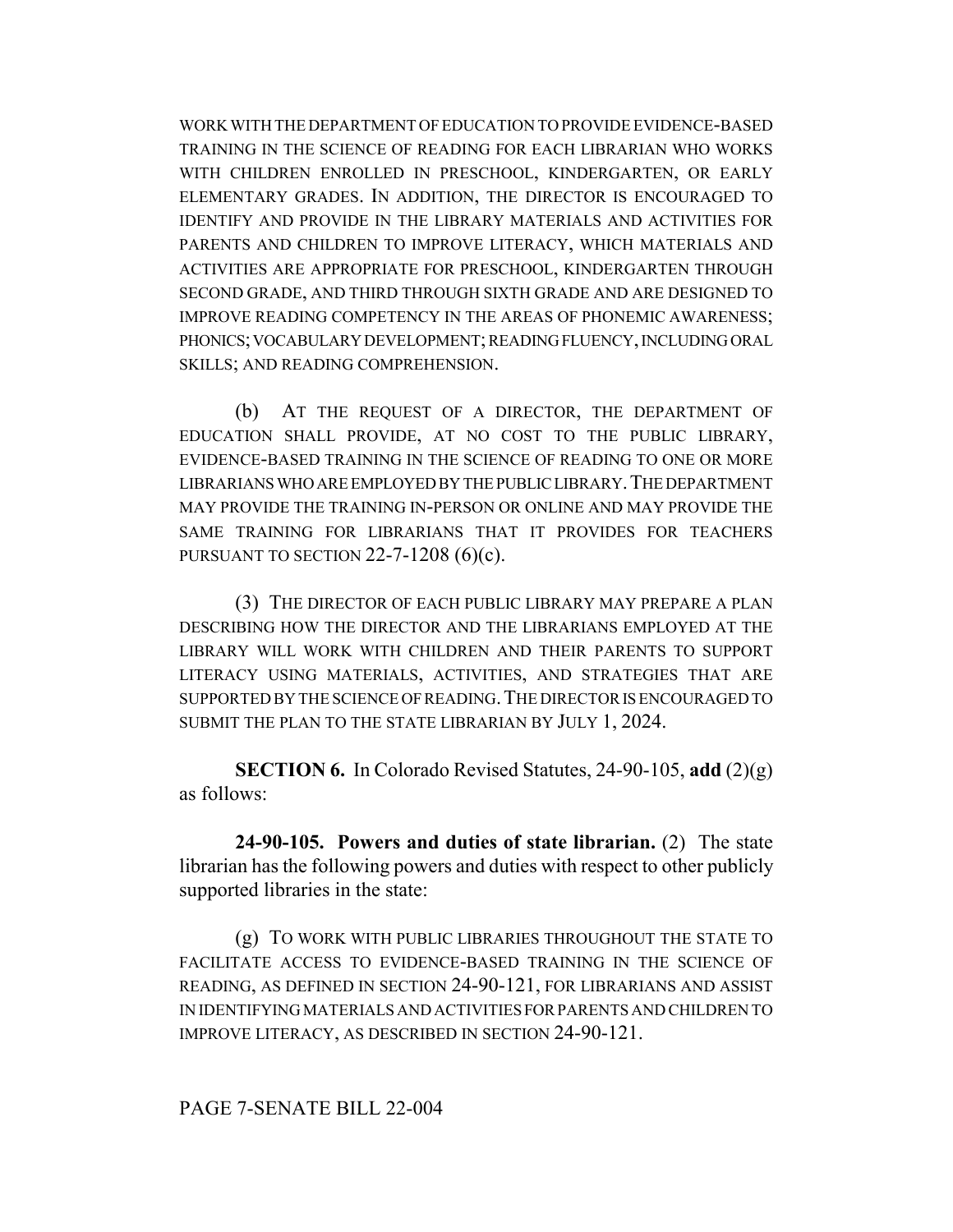**SECTION 7. Appropriation.** (1) For the 2022-23 state fiscal year, \$251,139 is appropriated to the department of education. This appropriation is from the early literacy fund created in section 22-7-1210 (1), C.R.S., and is based on an assumption that the department will require an additional 0.8 FTE. To implement this act, the department may use this appropriation for early literacy program administration and technical support.

**SECTION 8. Act subject to petition - effective date.** This act takes effect at 12:01 a.m. on the day following the expiration of the ninety-day period after final adjournment of the general assembly; except that, if a referendum petition is filed pursuant to section 1 (3) of article V of the state constitution against this act or an item, section, or part of this act within such period, then the act, item, section, or part will not take effect